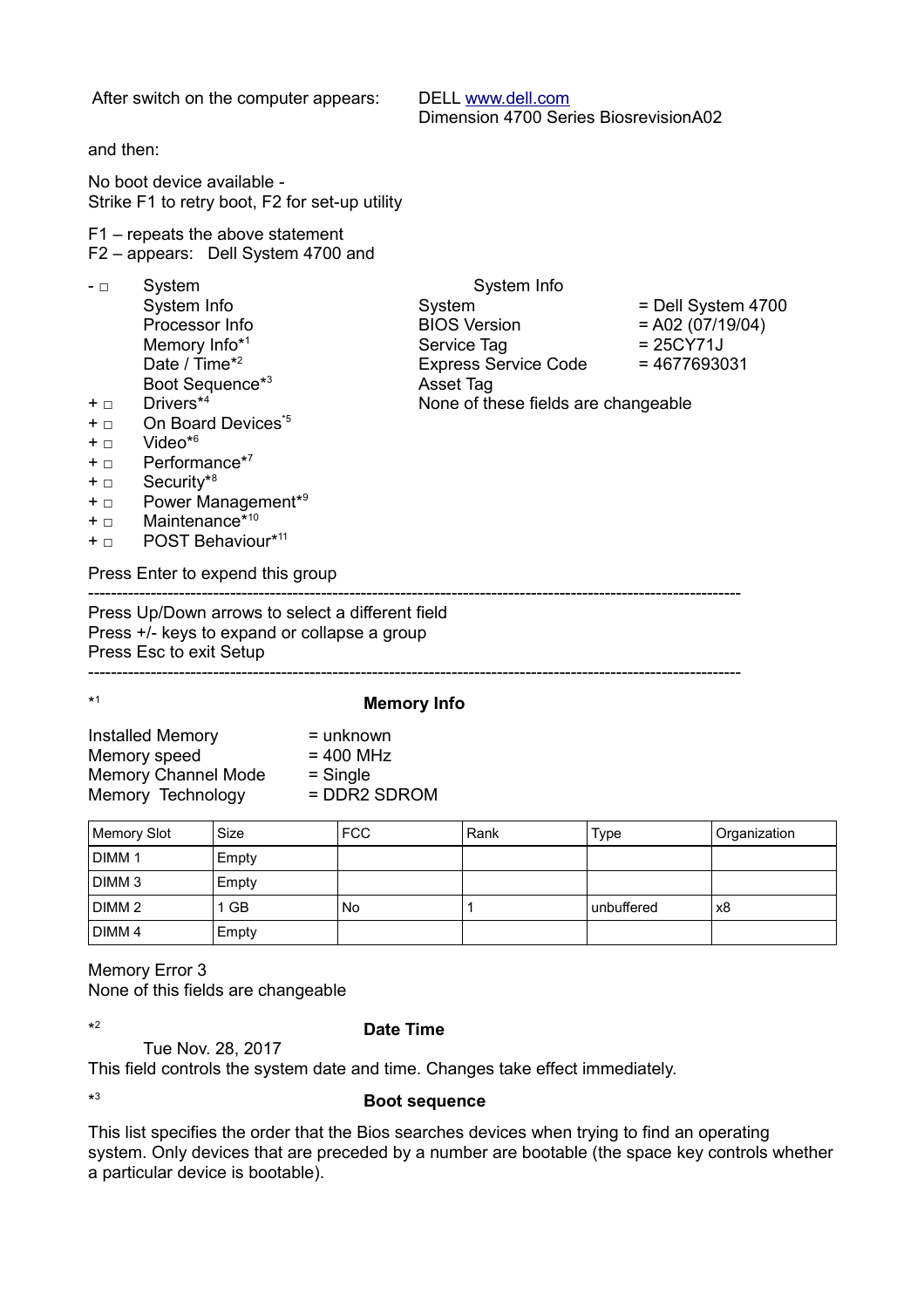| 1. Onboard or USB Floppy Drive<br>2. Onboard SATA Hard Drive<br>3. Onboard IDE Hard Drive<br>4. Onboard or USB CD-ROM Drive                                | (not present)<br>(not present) |  |  |
|------------------------------------------------------------------------------------------------------------------------------------------------------------|--------------------------------|--|--|
| $*4$                                                                                                                                                       | <b>Drives</b>                  |  |  |
| The Drives Group contains options and settings related to drives and the hard drive controller.<br>Press Enter to view or change the fields in this group: |                                |  |  |
| - Diskette Drive                                                                                                                                           |                                |  |  |

| $-Drive 0: SATA-0$  |  |  |  |
|---------------------|--|--|--|
| - Drive 1: $SATA-2$ |  |  |  |
| - Drive $2:$ PATA-0 |  |  |  |
| - Drive $3:$ PATA-1 |  |  |  |
| - SATA Operation    |  |  |  |
|                     |  |  |  |

 $*5$ 

### <sup>5</sup> **Onboard Devices**

The Onboard devices group contains options and settings related to integrated system devices. Use this options to manage the LegacySelect features.

Press Enter to view or change the fields in this group:

- integrated NIC

- integrated Audio
- USB Controller
- LTP Port Mode
- LTP Port Address
- Serial Port #1
- PS / 2 Mouse Port

-------------------------------------------------------------------------------------------------------------------

 $*6$ 

#### <sup>6</sup> **Video**

The Video group contains options and settings related to the Video controller.

Press Enter to view or change the fields in this group:

- Primary Video

- Video Memory Size

-------------------------------------------------------------------------------------------------------------------

 $\star$ 7

#### <sup>7</sup> **Performance**

The Performance group contains options and settings related to the system Speed and efficiency.

Press Enter to view or change the fields in this group:

- Hyper – Threading

- HDD Acoustic Mode

-------------------------------------------------------------------------------------------------------------------

\*

#### <sup>8</sup> **Security**

The Security group contains options and settings related to Passwords and system Security.

Press Enter to view or change the fields in this group: - Admin Password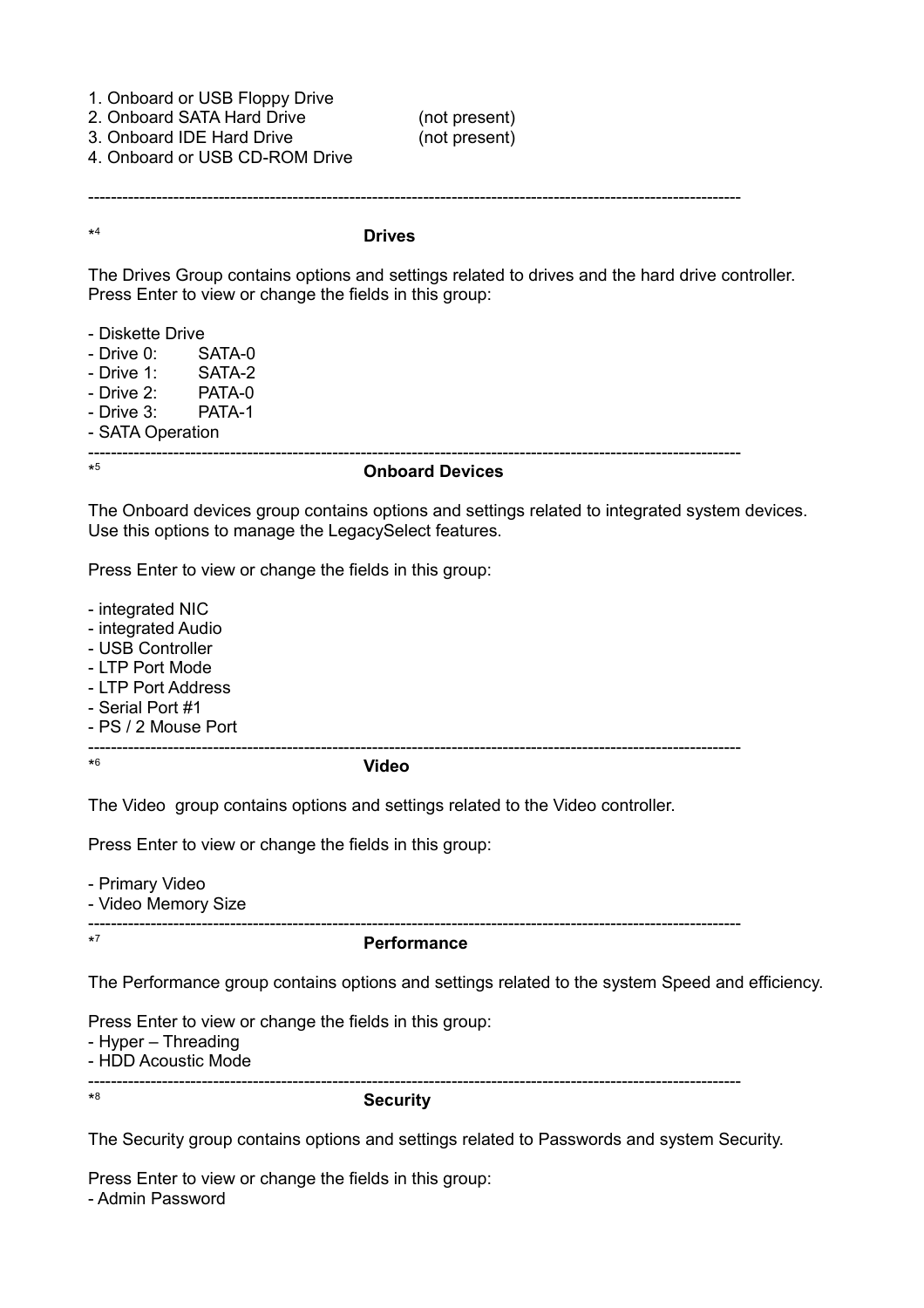- System Password

- Password Changes

------------------------------------------------------------------------------------------------------------------- \*9

#### <sup>9</sup>**Power Management**

The Power Management group contains options and settings to regulate system power consumption.

Press Enter to view or change the fields in this group:

- AC Recoverv<sup>\*9a</sup>

- Auto Power On\*9b

- Auto power Time\*9c

- Suspend Mode\*<sup>9d</sup>

 $*9a$ 

#### **AC Recovery**

 $\langle \text{off} \rangle$   $\langle \text{on} \rangle$   $\langle \text{C} \rangle$   $\langle \text{Last} \rangle$ 

This field specifies how the system will behave when AC power is restored after an AC power loss.

- Off = System stays after AC power is restored

- On = System powers on after AC power is restored

- Last = System returns to the previous state after AC power recovery

The factory default setting is **Off** 

**\***

# **9b Auto Power On**

< off >  $\leq$  Every day >  $\leq$  Week days >

This fields specifies when to use the Auto Power Time setting to turn the system on.

| Off      | $=$ Do not use the Auto Power Time                                              |
|----------|---------------------------------------------------------------------------------|
| Everyday | = Turn system power on every day at the time set in Auto Power Time             |
| Weekdays | = Turn system power on Monday through Friday at the time set in Auto Power Time |

The factory default setting is **Off** 

**\***

## **9c Auto Power Time**

*(for example)* 04:50 AM

This field allows you to specify a particular time to turn the system on.

 $*9d$ 

## **Suspend Mode**

 $<$  S3 >  $<$  S1 >

This field select the power management suspend mode.

S1 = System resumes more quickly from sleep mode

S3 = System conserves more powen when not in use

The factory default Settings is **S3**

-------------------------------------------------------------------------------------------------------------------

## \*10 **Maintenance**

The Maintenance group contains options and settings to general system management.

Press Enter to view or change the fields in this group:

- Load Defaults\*<sup>10a</sup>

- Event Log<sup>\*10b</sup>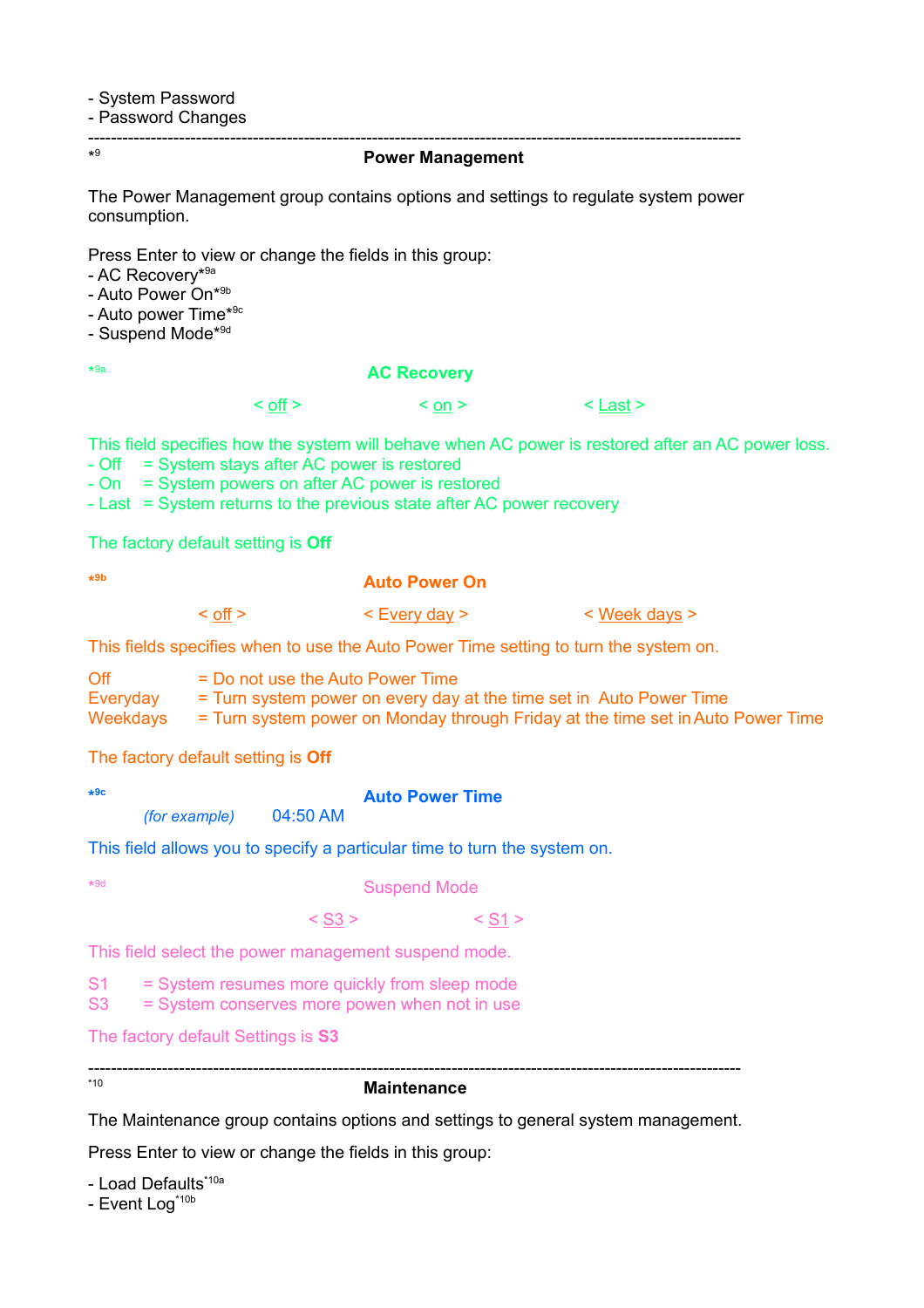## \*10a Load Defaults

< Cancel > < Continue >

This option allows you to reset every option back to way it was when the system left the factory.

Cancel = Do not restore factory defaults Continue = Restore factory defaults

# \*10b Event Log

|              |      | < Mark All Entries > | < Clear Log <sup>*10c</sup> >                                                                |                                                 |
|--------------|------|----------------------|----------------------------------------------------------------------------------------------|-------------------------------------------------|
| Date         | Time | <b>Type</b>          | Data                                                                                         |                                                 |
| U 2005       |      | <b>POST Error</b>    | <b>Keyboard Error</b>                                                                        |                                                 |
| U 2010       |      |                      | <b>Memory Size Different</b><br><b>Memory Size Different</b><br><b>Memory Size Decreased</b> |                                                 |
| U 2010       |      | <b>POST Error</b>    | <b>Keyboard Error</b>                                                                        |                                                 |
| U 2012       |      | <b>POST Error</b>    | <b>Memory Size Different</b><br><b>Keyboard Error</b>                                        |                                                 |
| U 2017.09.27 |      | <b>POST Error</b>    | <b>Keyboard Error</b>                                                                        | $x4$ begin of the reason<br>computer breakdown* |
| U 2017.09.28 |      | <b>POST Error</b>    | <b>Keyboard Error</b>                                                                        | x2                                              |
| U 2017.09.29 |      | <b>POST Error</b>    | <b>Keyboard Error</b>                                                                        | x <sub>2</sub>                                  |
| U 2017.09.30 |      | <b>POST Error</b>    | <b>Keyboard Error</b>                                                                        | <b>x1</b>                                       |
| U 2017.10.01 |      | <b>POST Error</b>    | <b>Keyboard Error</b>                                                                        | x4                                              |
| U 2017.10.02 |      | <b>POST Error</b>    | <b>Keyboard Error</b>                                                                        | x2                                              |
| R 2017.10.03 |      | <b>POST Error</b>    | <b>Keyboard Error</b>                                                                        | x2                                              |
| R 2017.10.10 |      | <b>POST Error</b>    | <b>Keyboard Error</b>                                                                        | x2                                              |
| R 2017.10.12 |      | <b>POST Error</b>    | <b>Keyboard Error</b>                                                                        | x2                                              |
| R 2017.10.04 |      | <b>POST Error</b>    | <b>Keyboard Error</b>                                                                        | x2                                              |

------------------------------------------------------------------------------------------------------------------- *I have tried to solve the problem going back to factory state (Continue = Restore factory defaults). Afer going back to factory state has left:* 

| $*10c$ |                                    | Clear Log |
|--------|------------------------------------|-----------|
|        | R 2027.11.25 Log area cleared NONE |           |
|        |                                    |           |

 $*11$ 

### <sup>11</sup> **POST Behaviour**

POST Behaviour group contains options and settings related to system behaviour during Power-On-Self-Test (POST).

Press Enter to view or change the fields in this group:

- $-$  Fast Boot<sup>\*11a</sup>  $\rightarrow$  c1
- Numlock Key<sup>∗11b</sup> <u>→ c2</u>
- POST Hotkeys\*<sup>11c</sup> → <u>c3</u>
- Keyboard Errors $^{\star 11d} \rightarrow c4$

\* 11a

#### **Fast Boot**

$$
< \underline{\text{Off}} > \qquad < \underline{\text{On}} >
$$